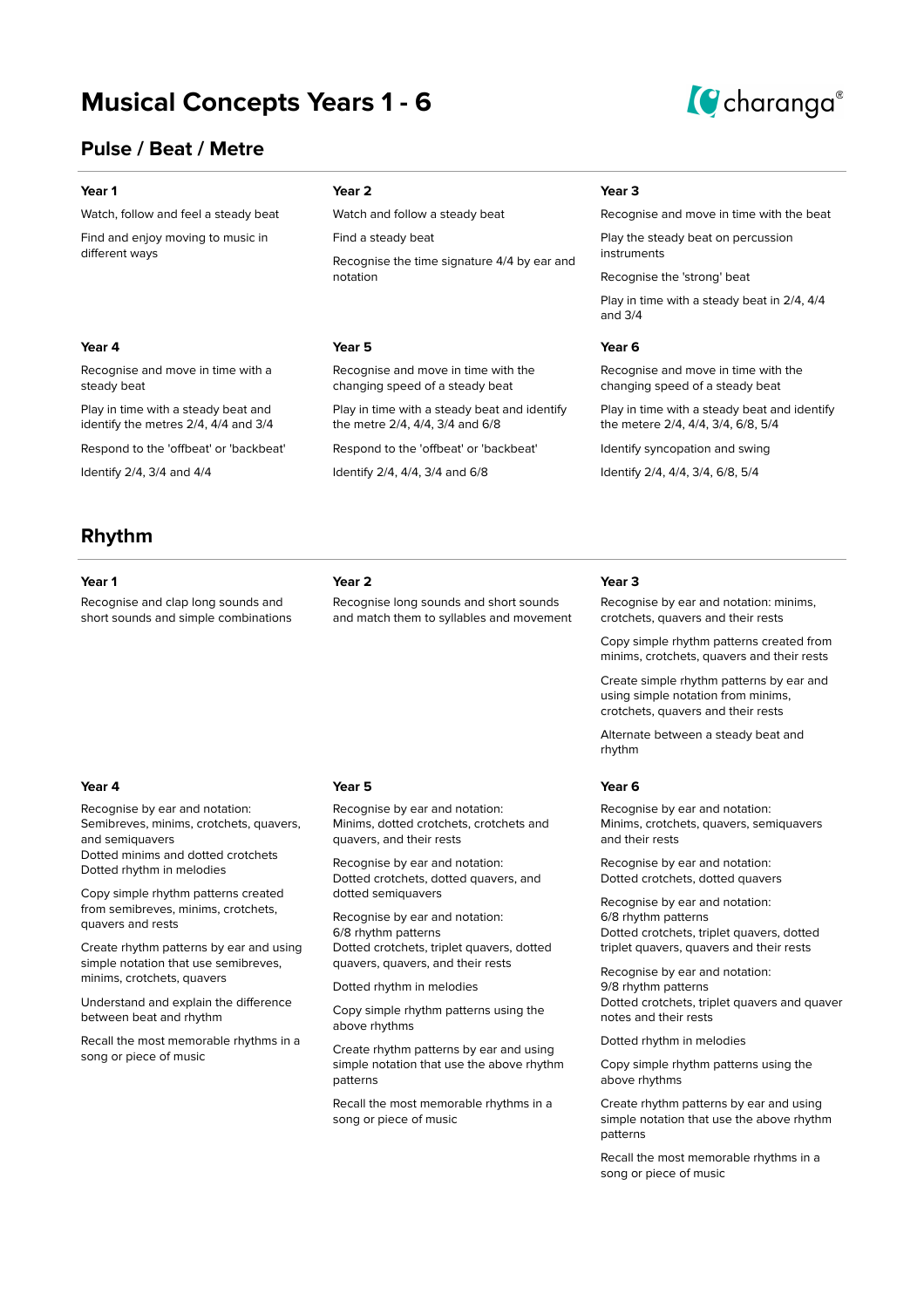## **Pitch: Melody**

Recognise, sing and play high and low pitched notes

Explore singing and playing C D E from the C major scale

Explore singing and playing F G A from the F major scale

Identify the high notes and low notes in a melody

Join in part of a melody

Rehearse and play a simple instrumental melody as a part to go with a song

Identify the names of the notes on a glockenspiel: C D E F G A B C

Use body percussion and untuned and tuned percussion instruments with a song, and listen to how the sounds blend together

Identify and play by ear or notation notes in the tonality of C major

### **Year 1 Year 2 Year 3**

Show the shape of a melody as rising and falling in pitch

Learn to sing a melody by ear or from notation

Learn to rehearse and play a melodic instrumental part by ear or from notation

Identify the names of the pitched notes on a stave: C D E F F♯ G A B B♭ C

Identify the scales of: C major G major F major

Identify if a scale is major or minor

Copy simple melodies by ear or from reading notation

Create melodies by ear and notate them

Explore and play by ear or from notation: 5-note scale Pentatonic scale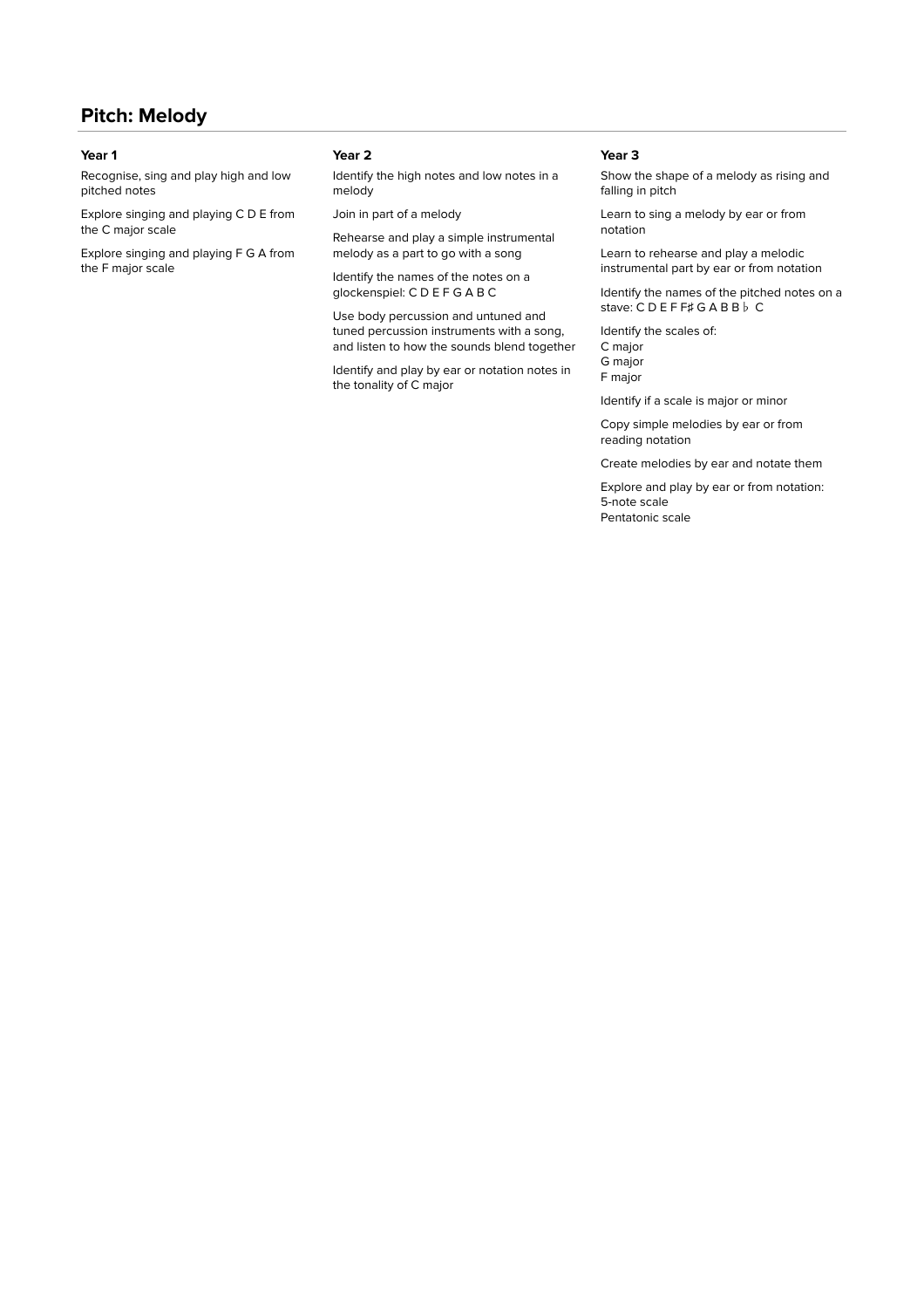## **Pitch: Melody**

Identify and explain what a melody is

Learn to sing and follow a melody by ear and from notation

Understand melodic movement up and down as pitch

Learn to play one or more of four differentiated melodic instrumental parts by ear and from notation

Identify the names of the pitched notes on a stave:

C D E E♭ F♯ G A B B♭ C C♯ D

- Identify the scales of: C major
- F major
- G major

A minor

by ear or from notation

Copy simple melodies by ear or from reading notation

Create melodies by ear and notate them

Identify and talk about the way vocals are used in a song

Identify and explain: Harmony: two or more notes heard at the

same time Second part: a second part, usually a melodic line, that creates harmony

Explore chords I, IV and V in instrumental accompaniments

Intervals of 3rd, 5th and octaves

Identify the tonal centres of: C major F major G major A minor by ear or from notation

Identify and demonstrate a major and minor scale Screen reader support enabled.

Identify and explain what a melody is

Learn to sing and follow a melody by ear and from notation

Understand melodic movement up and down as pitch

Learn to play one or more of four differentiated melodic instrumental parts by ear and from notation

Identify the names of the pitched notes on a stave: C D E E♭ F♯ G A B B♭ C C♯ D

## **Year 4 Year 5 Year 6**

Identify and explain steps, jumps and leaps in the pitch of a melody

Learn to sing and follow a melody by ear and from notation

Learn to play one or more of four differentiated melodic instrumental parts by ear and from notation

Identify the names of the pitched notes on a stave:

C D E E♭ F♯ G A B B♭ C C♯ D

Identify the scales of: C major F major D minor G major E♭ major C minor by ear or from notation

Copy simple melodies by ear or from reading notation

Create melodies by ear and notate them

Add new chords II and VI from a given tonality

Identify tone by ear or from notation

Identify intervals 3rd, 5th and 7th

Identify the tonal centres of: C major and C minor F major D minor and D major E♭ major

Identify and demonstrate: Major scale Minor scale Pentatonic scale by ear and from notation

Identify major and minor by ear and from notation

Learn to play one or more of four differentiated melodic instrumental parts by ear and from notation

Identify the names of the pitched notes on a stave: C D E E♭ F♯ G A B B♭ C C♯ D

Identify the scales of: A minor G major D major D minor F major by ear or from notation

Identify an interval of a major triad: 3rd, 5th

Identify an octave by ear or notation

Copy simple melodies by ear or from reading notation

Create melodies by ear and notate them

Use chords C F G and A minor by ear or from notation

Identify the tonal centres of: A minor G major

D major D minor F major

Identify and demonstrate: Major scale Minor scale Pentatonic scale Blues scale by ear and from notation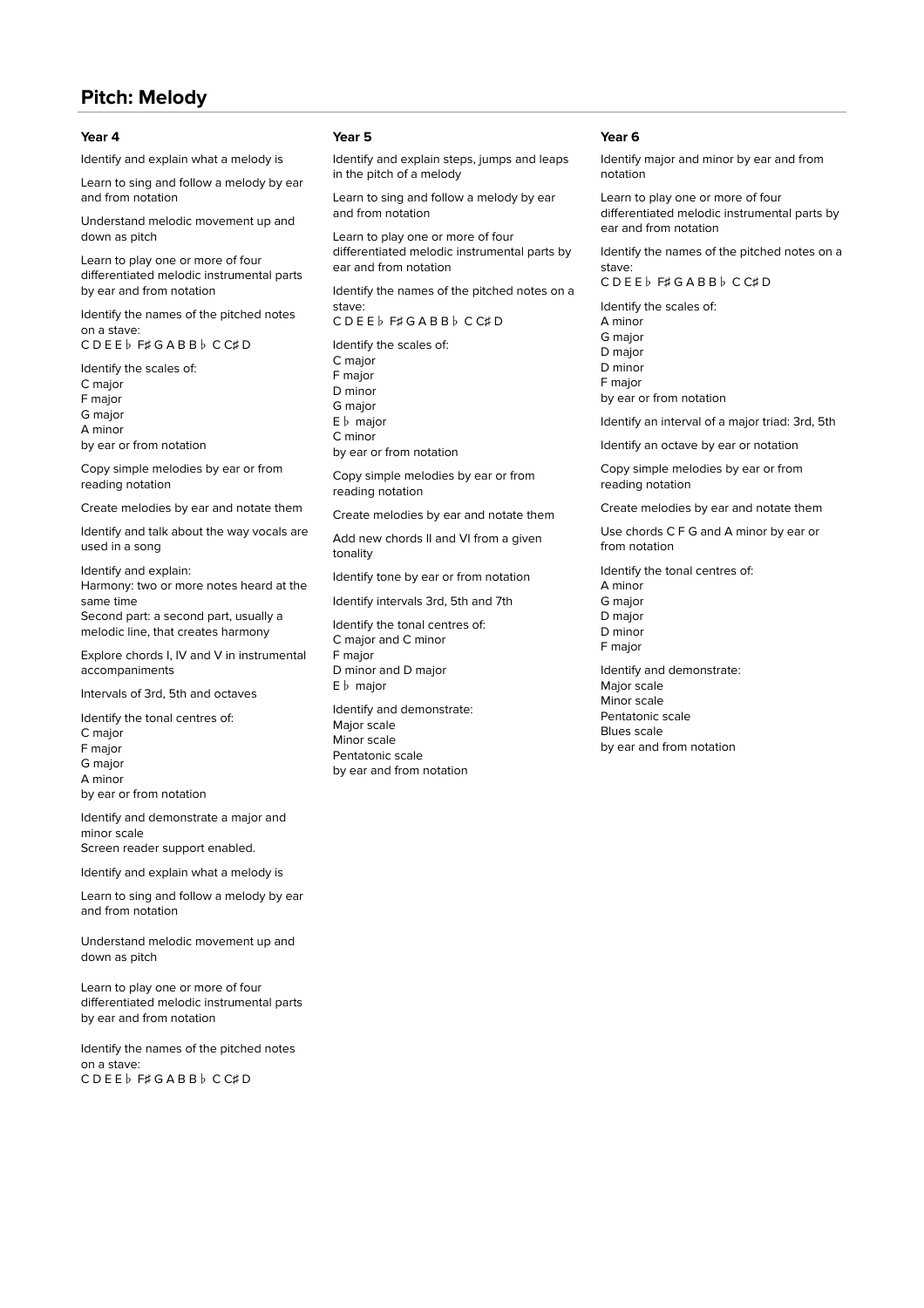Identify the scales of: C major F major G major A minor by ear or from notation

Copy simple melodies by ear or from reading notation

Create melodies by ear and notate them

Identify and talk about the way vocals are used in a song

Identify and explain: Harmony: two or more notes heard at the same time Second part: a second part, usually a melodic line, that creates harmony

Explore chords I, IV and V in instrumental accompaniments

Intervals of 3rd, 5th and octaves

Identify the tonal centres of: C major F major G major A minor by ear or from notation

Identify and demonstrate a major and minor scale Turn on screen reader support

## **Tempo**

Recognise the difference between the speed of a steady beat, a fast beat and a slow beat

Recognise the difference between the speed of a steady beat, a fast beat and a slow beat

Change the speed of a steady beat moving from fast to slow, slow to fast

Control the speed of a steady beat getting faster and getting slower

Direct the class in controlling the speed of a steady beat in a class performance

## **Year 1 Year 2 Year 3**

Recognise the difference between the speed of a steady beat, a fast beat and a slow beat

Change the speed of a steady beat moving from fast to slow, slow to fast

Recognise the difference between the speed of a steady beat, a fast beat and a slow beat

Change the speed of a steady beat moving from fast to slow, slow to fast

Control the speed of a steady beat getting faster and getting slower

Direct the class in controlling the speed of a steady beat in a class performance

The connection between tempi and musical styles

Recognise the difference between the speed of a steady beat, a fast beat and a slow beat

Change the speed of a steady beat moving from fast to slow, slow to fast

Control the speed of a steady beat getting faster and getting slower

### **Year 4 Year 5 Year 6**

Recognise the difference between the speed of a steady beat, a fast beat and a slow beat

Change the speed of a steady beat moving from fast to slow, slow to fast

Control the speed of a steady beat getting faster and getting slower

Direct the class in controlling the speed of a steady beat in a class performance

The connection between tempi and musical styles

Effective use of tempo at the end of a song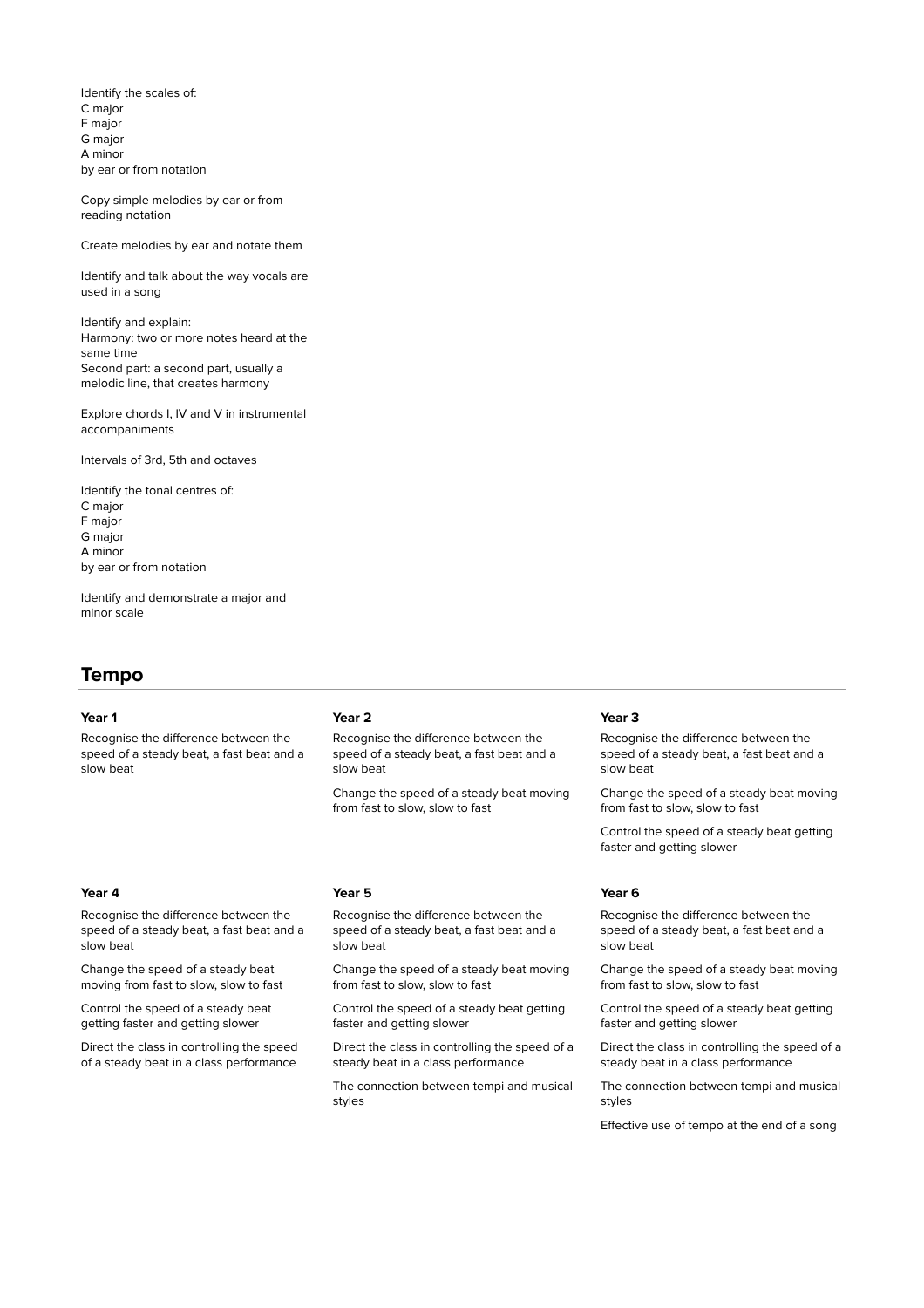## **Dynamics**

Talk about loud sounds and quiet sounds and give some examples

Identify gradation of dynamics and use the correct vocabulary to describe crescendo and diminuendo

## **Year 1 Year 2 Year 3**

Identify loud sections of music and quiet sections of music. Discuss what makes the music loud and quiet

Understand the meaning of loud and quiet (forte and piano)

### **Year 4 Year 5 Year 6**

Dynamics and how they change the mood and feel of music: forte, piano, mezzo forte, crescendo and diminuendo

Listen out and respond to forte sections of music

Identify loudly played instruments from listening to the music

Use dynamics to help communicate the meaning of a song

Identify how dynamics change the mood and feel of music using vocabulary: forte, piano, mezzo forte, crescendo, and diminuendo

Identify how dynamics can support the structure of a song or piece of music eg. diminuendo leading into a new section and change of mood

Identify the connection between dynamics and texture eg. adding more players and/or singers makes the music louder

## **Timbre**

Identify different sounds in the environment, indoors and outside

Identify the sounds of the instruments played in school

Identify some of the sounds of the instruments heard when listening to music

Explain tone colour: the instruments or voices heard that can be recognised by their unique qualities

Recognise the following groups of instruments: a marching band, a symphonic orchestra and its separate families: woodwind, brass, percussion and strings

Identify the following instruments by ear and through a range of media: banjo, acoustic guitar, tuned and untuned percussion, steel pans, clarinet, trombone, trumpet, piano, keyboard, bass drums, tuba, piccolo, bass guitar, synthesizer, electric guitar

Recognise the difference between the sound of male and female voices

Understand the importance of the vocal warm-up and its impact on the tone of the voice

## **Year 1 Year 2 Year 3**

Know the difference between a speaking voice and a singing voice

Identify friends from the sound of their voice

Choose particular instruments for rehearsal and performing

Identify the sound of different tuned and untuned percussion instruments

Recognise the following ensembles: Gospel choir and soloist Rock band Symphony orchestra A cappella group

Identify the following instruments by ear and through a range of media: drum kit, electric guitar, electric bass guitar, acoustic guitar, keyboard or Hammond organ, synthesizer, saxophone, trumpet, harmonica, banjo, accordion, tuned and untuned percussion, steel pans and instruments of the orchestra such as clarinet, tuba, violin, trombone and flute.

Recognise the difference between the sound of male and female voices

Tone colour and rapping

### **Year 4 Year 5 Year 6**

Recognise the following ensembles: Pop group A cappella group Gospel choir

Identify instruments that add particular colour to a song or piece of music

Identify the following instruments by ear and through a range of media:

- Band instruments such as keyboard, electric or Hammond organ, saxophone, trumpet, electric guitar, electric bass guitar, drum kit, vocals, drum machine and synthesizer

- Instruments of the orchestra from the strings, woodwind, brass and tuned and untuned percussion families, particularly piano, cello, flute, clarinet, trumpet, piano, trombone, double bass, saxophone, drums, violin, flute, French horn and tuba

- Other instruments such as steel pans, harmonica, banjo and accordion